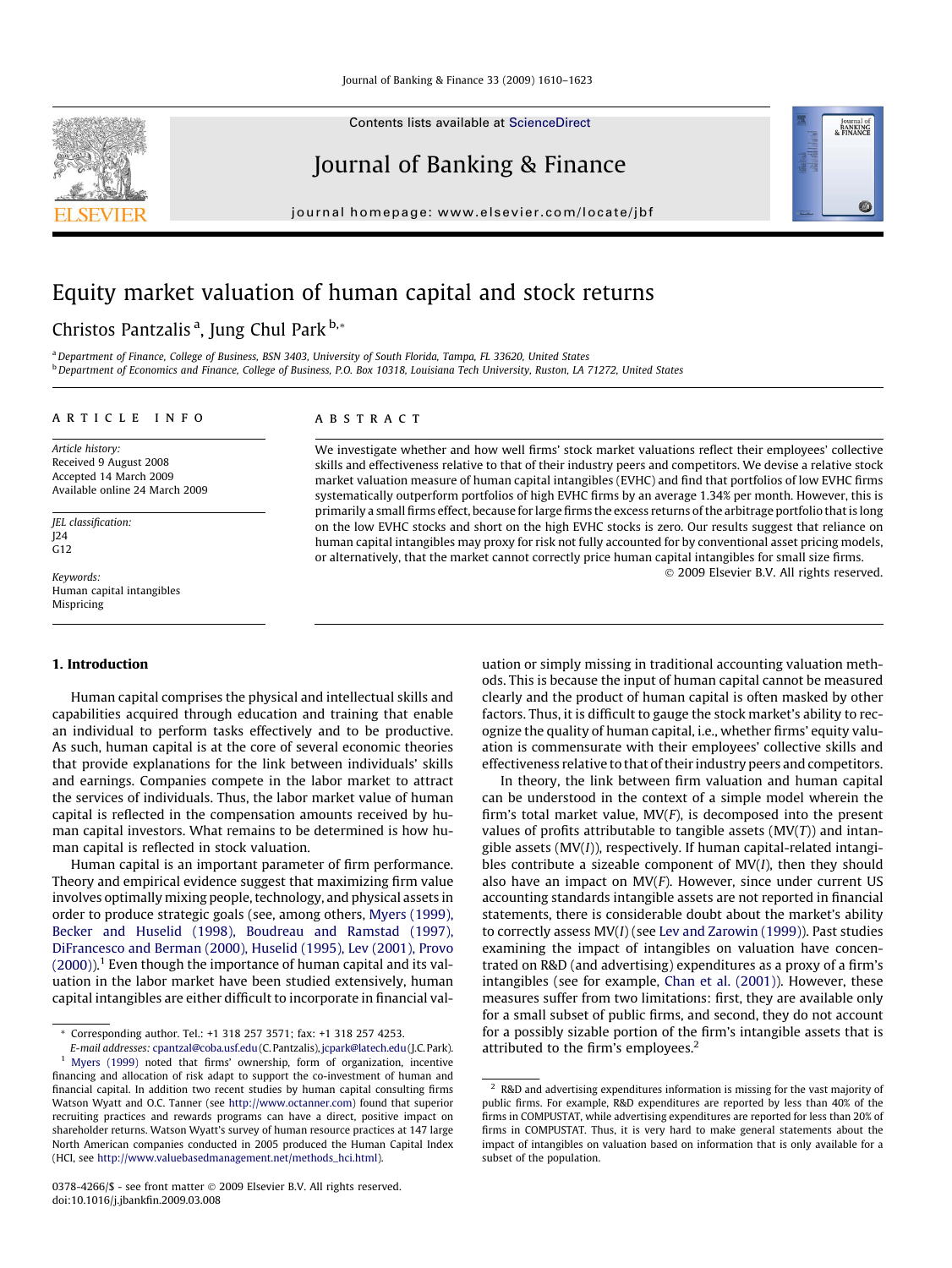In this paper we use a more general and representative measure of the market's valuation of firm intangibles than those based on R&D and advertising expenses. Ideally we would like to have employed a measure that is based on employee wages. Unfortunately, this information is mostly absent in data extracted from COMPU- $STAT<sup>3</sup>$  and, in addition, it is not clear whether salaries correctly reflect investors' assessments of how much human capital intangibles contribute to firm performance.<sup>4</sup> We therefore devise a relative stock market valuation measure of human capital intangibles (EVHC) based on the ratio of the market value of equity per employee to the industry's median market value of equity per employee and examine whether it is related to future return performance. In an efficient market EVHC would correctly impound all relevant information about the value of the firm's intangibles and therefore there should be no systematic relationship between EVHC and future returns. Conversely, if reliance on human capital intangibles constitutes a risk not accounted for in conventional asset pricing models, then EVHC will be related to future returns. Moreover, EVHC will be related to future returns if extreme values of EVHC reflect the market's inability to correctly assess the value impact of intangibles due to either limits to arbitrage, noise trading, or behavioral biases. For example, [Hirshleifer](#page--1-0) [\(2001\)](#page--1-0) points out that people are more prone to biases, and thus misvaluation is more likely, when they try to value securities for which information is sparse. Alternatively, if the value of human capital is hard to pin down, then stock prices may be noisy, making mispricing more likely. Thus, since information about the quality of human capital and the intangibles' advantages derived from it is not readily available, it is reasonable to expect that investors may misinterpret the value impact of human capital for intangibles-intensive firms.

We find that portfolios of low EVHC firms systematically outperform portfolios of high EVHC firms by an average 1.34% per month. This is primarily a small firm effect. Our asset pricing tests show that the in the case of small firms the difference in the return performance of the low- and high EVHC portfolios cannot be explained away by conventional risk factors, whereas in the case of large firms the excess returns of the arbitrage portfolio the is long low EVHC firms and short high EVHC firms is zero. Our results also indicate that EVHC is highly correlated with several mispricing measures. We conduct a number of additional tests aimed at clarifying the nature of the link of between EVHC and future returns. Overall, our results are consistent with two alternative views of EVHC: as a proxy for risk associated with firm's reliance on human capital intangibles, or as a mispricing proxy that reflects the market's inability to correctly assess the true value of human capital, especially for small firms.

The rest of the paper is organized as follows: Section 2 describes the data selection process and provides detailed definitions of the variables used in the study with special focus on EVHC. Section [3](#page--1-0) presents and describes the empirical results. Section [4](#page--1-0) provides a summary and some concluding remarks.

### 2. Data and variable definitions

#### 2.1. Data sources and sample selection

We extract stock returns from the Center for Research in Securities Prices (CRSP), which includes NYSE, AMEX, and Nasdaq stocks. The number of employees and financial data are drawn from COMPUSTAT. In addition to the number of employees, we require that firms have information on the number common equity shares and the share price as of the end of June of each calendar year t in order to be able to compute the relative market valuation of human capital (EVHC). The industry classification we use is based on the [Fama and French \(1997\)](#page--1-0) definition of 48 industry codes.5,6 These requirements generate the initial sample which includes 48,964 firm-year observations. We also require that firm's monthly returns from July of year  $t-1$  to June of year  $t+1$  be available in CRSP. Our final sample includes 5653 firms and 44,191 firm-year observations over the period, 1978–2002.

## 2.2. Excess value of human capital (EVHC) and other firm characteristics

We measure excess value of human capital (EVHC) as follows. first, we compute the industry-median value for the ratio of market value of common equity to total number of employees (EV). Then, we multiply the industry median EV by the firm's number of employees to obtain an imputed market value of human capital. The assumption underlying the use of the number of employees as a multiplier is that the returns to human capital are similar across firms that belong in the same industry, i.e., on average firms in the same industry competing for services of individuals invest in similar (i.e., average quality) human capital. Excess value of human capital of firm  $i$  at time  $t$  is then defined as the natural logarithm of the ratio of i's market value of common equity to its imputed equity value:

$$
EVHC_{i,t} = \ln[V_{i,t}/\text{Imputed}(V_{i,t})],
$$
\n(1)

where  $V_{i,t}$  is the market value of common equity, and Imputed( $V_{i,t}$ ) is computed as the product of the firm's number of employees (EM- $P_{i,t}$ ) and the industry's median equity value per employee ratio  $\left(\binom{V}{\overline{\text{EMP}}}_{m,t}\right)$ . A positive value of EVHC indicates that the market assigns values higher than what the industry benchmark-based return on human capital would indicate.

Alternatively the EVHC expression in (1) can be written as:

$$
EVHC_{i,t} = \ln\left[\left(\frac{V}{EMP}\right)_{i,t}/\left(\frac{V}{EMP}\right)_{m,t}\right].
$$
 (2)

Thus, the excess value of human capital of firm i can also be expressed as the natural log of the ratio of firm's market value of common equity per employee to the industry's median (m) value of market value of common equity per employee.<sup>7</sup>

There are three possible views of the EVHC measure.

(1) EVHC as an (in)efficiency measure: Assuming that the market is efficient, i.e., that the firm's stock value reflects all relevant information, a low EVHC firm would be a firm that has low returns to human capital, or in simple terms, a firm that utilizes a greater amount of employees than similarly valued firms in its industry. This could indicate that the firm operates less efficiently than the benchmark firm.

<sup>&</sup>lt;sup>3</sup> As stated in [Qian \(2001\),](#page--1-0) "According to [Ballester et al. \(2001\)](#page--1-0) only 10% of firms in COMPUSTAT consistently identify labor costs, another 30% report these costs in some but not all years".

In a perfect world, firm investors (shareholders) can have their agents (managers) set salaries appropriately, i.e. dispense higher (lower) salaries when human capital intangibles contribute more (less) to firm performance. Given the fact that in the presence of informational asymmetries between managers and outside shareholders it is difficult to assess whether salaries have been set based on value maximization criteria, investors do not know exactly what the value impact of human capital intangibles may be.

<sup>5</sup> Standard Industry Classification (SIC) codes for each of the 48 industries are available in Kenneth R. French's website at [http://www.mba.tuck.dartmouth.edu/](http://www.mba.tuck.dartmouth.edu/pages/faculty/ken.french/data_library.html) [pages/faculty/ken.french/data\\_library.html](http://www.mba.tuck.dartmouth.edu/pages/faculty/ken.french/data_library.html).

We also use a 3- or 4-digit SIC classification, and find that the results are qualitatively similar to the ones reported in this paper. These results are left out of the paper for the sake of brevity, but are available upon request.

 $7$  We also use the levels for the excess value of human capital (i.e. without the log transformation) and find that our results are similar to those reported in this paper.